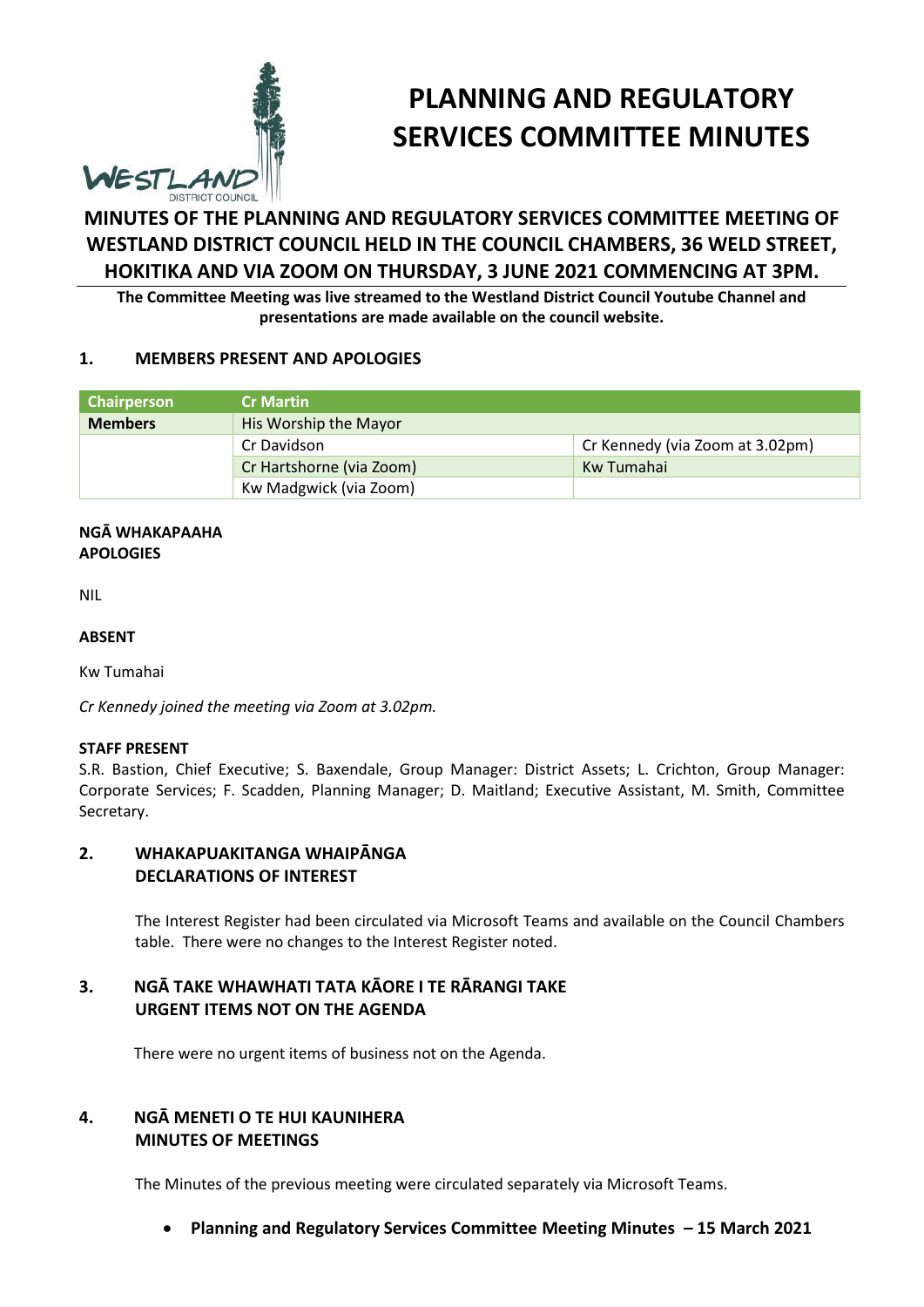Moved Cr Kennedy, seconded Cr Davidson and **Resolved** that the Minutes of the Planning and Regulatory Services Committee Meeting held on the 15 March 2021 be confirmed as a true and correct record of the meeting.

The Chair **Approved** that their digital signature be added to the confirmed Planning and Regulatory Services Meeting Minutes of 15 March 2021.

#### **5. ACTION LIST**

The Planning Manager spoke to the Action List and advised that the 3 action items of the Town Centre Plan, dedicated pedestrian crossings and the mining consent applications process would be updated with the Current Projects Update presented in the staff reports section of the meeting.

Cr Kennedy requested that the Franz Josef Master Plan be captured for upcoming meetings as a regular update.

Moved His Worship the Mayor, seconded Cr Davidson and **Resolved** that the updated Action List be received.

### **6. NGĀ TĀPAETANGA PRESENTATIONS**

 $\bullet$  NII

## **7. PŪRONGO KAIMAHI STAFF REPORTS**

### **Current Projects Update Report**

The Planning Manager spoke to this item and advised the purpose of this report is to update the Committee on the status of current projects being undertaken by the Planning Team. The projects covered were:

- The Town Centre Plan
- Revell Street Trial
- Hamilton Street
- Dedicated Pedestrian Crossings
- Interpretation Panels for the Town Centre
- Hokitika Racecourse and Cass Square
- Consent Applications and Consents Granted
- Mining Consent Applications: Process Update around Legal Roads
- National Policy Statement Indigenous Biodiversity

The Committee discussed the reporting process for mining consents and applications, the Chief Executive is to investigate the best way to report back to the Committee on this information with the Council Controlled Organisations (CCOs).

Moved Cr Davidson, seconded Cr Kennedy and **Resolved** that the Current Projects Update Report from the Planning Manager be received.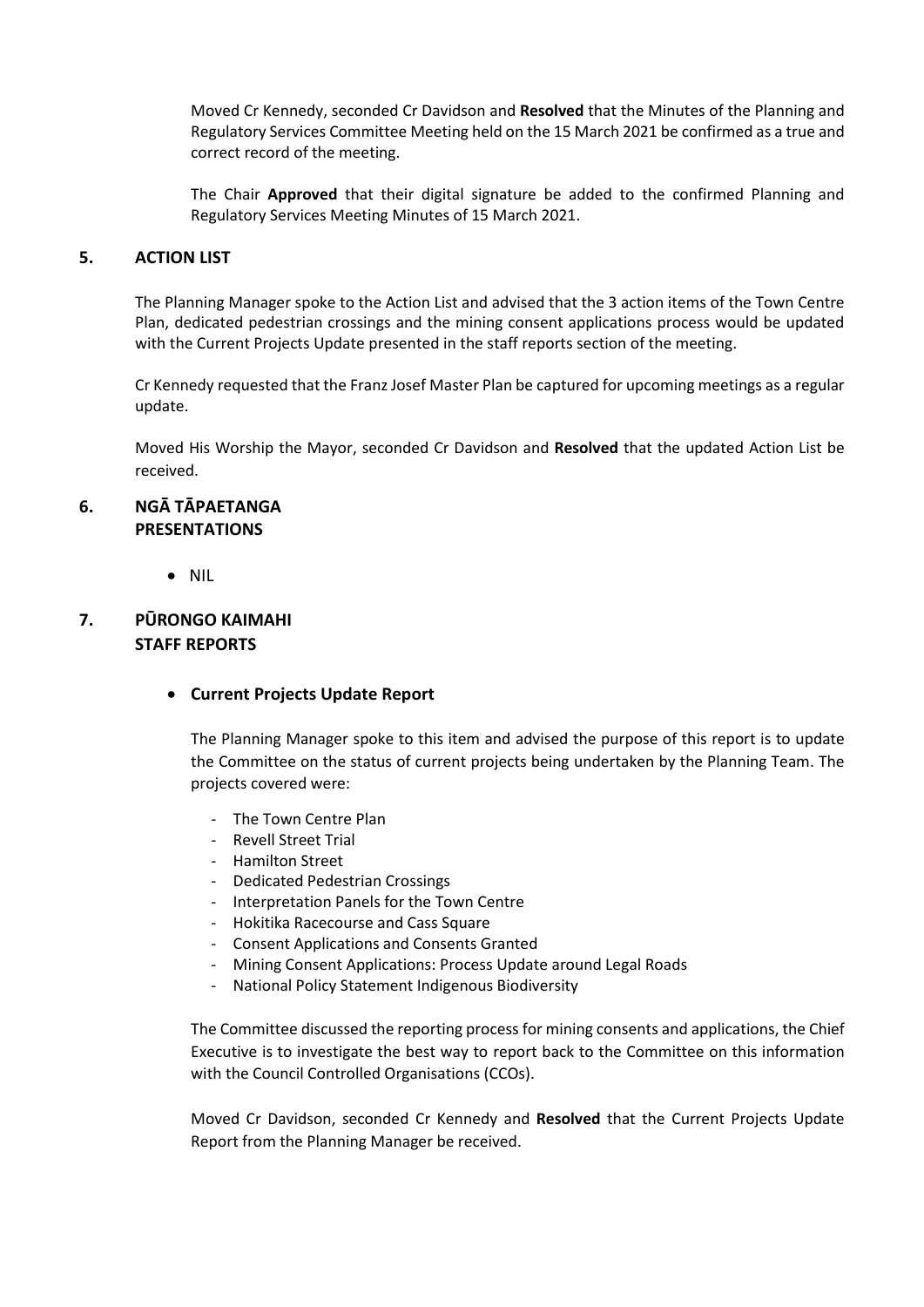## **8. KA MATATAPU TE WHAKATAUNGA I TE TŪMATANUI RESOLUTION TO GO INTO PUBLIC EXCLUDED**

(to consider and adopt confidential items)

 Moved Cr Martin, seconded Cr Kennedy and **Resolved** that the Planning and Regulatory Services Committee confirm that the public were excluded from the meeting in accordance with Section 48, Local Government Official Information and Meetings Act 1987 at 3.24pm.

The general subject of the matters to be considered while the public are excluded, the reason for passing this resolution in relation to each matter and the specific grounds under Section 48(1) of the Local Government Official Information and Meetings Act 1987 for the passing of the resolution are as follows:

| <b>Item</b><br>No. | <b>General</b><br>each matter to be this resolution<br>considered | relation<br>each<br>to<br>matter                           | subject of Reason for passing Ground(s) under Section 48(1) for the<br>in passing of this resolution                                                                                                |
|--------------------|-------------------------------------------------------------------|------------------------------------------------------------|-----------------------------------------------------------------------------------------------------------------------------------------------------------------------------------------------------|
| $\mathbf{1}$ .     | <b>Confidential Minutes</b><br>$-15$ March 2021.                  | Good<br>to<br>reasons<br>withhold exist under<br>Section 7 | That the public conduct of the relevant<br>part of the proceedings of the meeting<br>would be likely to result in the disclosure<br>of information for which good reason for<br>withholding exists. |
|                    |                                                                   |                                                            | Section $48(1)(a)$                                                                                                                                                                                  |

This resolution is made in reliance on sections 48(1)(a) and (d) of the Local Government Official Information and Meetings Act 1987 and the particular interests or interests protected by section 7 of that Act, which would be prejudiced by the holding of the relevant part of the proceedings of the meeting in public are as follows:

| Item No. | <b>Interest</b>                                                                                                                                                                                                                                                                                    |
|----------|----------------------------------------------------------------------------------------------------------------------------------------------------------------------------------------------------------------------------------------------------------------------------------------------------|
| 1        | Protect the privacy of natural persons, including that of deceased natural persons.<br>(Section 7(2)(a))                                                                                                                                                                                           |
| 1        | Protect information where the making available of the information:<br>Would disclose a trade secret; and<br>(i)                                                                                                                                                                                    |
|          | would be likely unreasonably to prejudice the commercial position of the person who<br>(ii)<br>supplied or who is the subject of the information.                                                                                                                                                  |
|          | (Section 7(2)(b))                                                                                                                                                                                                                                                                                  |
| 1        | Enable any local authority holding the information to carry on, without prejudice or<br>disadvantage, negotiations (including commercial and industrial negotiations).<br>(Section 7(2)(i))                                                                                                        |
| 1        | Maintain legal professional privilege.<br>(Section $7(2)(g)$ )                                                                                                                                                                                                                                     |
| 1        | Maintain the effective conduct of public affairs through:<br>The free and frank expression of opinions by or between or to members or officers or<br>(i)<br>employees of any local authority, or any persons to whom section 2(5) applies, in the<br>course of their duty.<br>(Section $7(2)(f)$ ) |